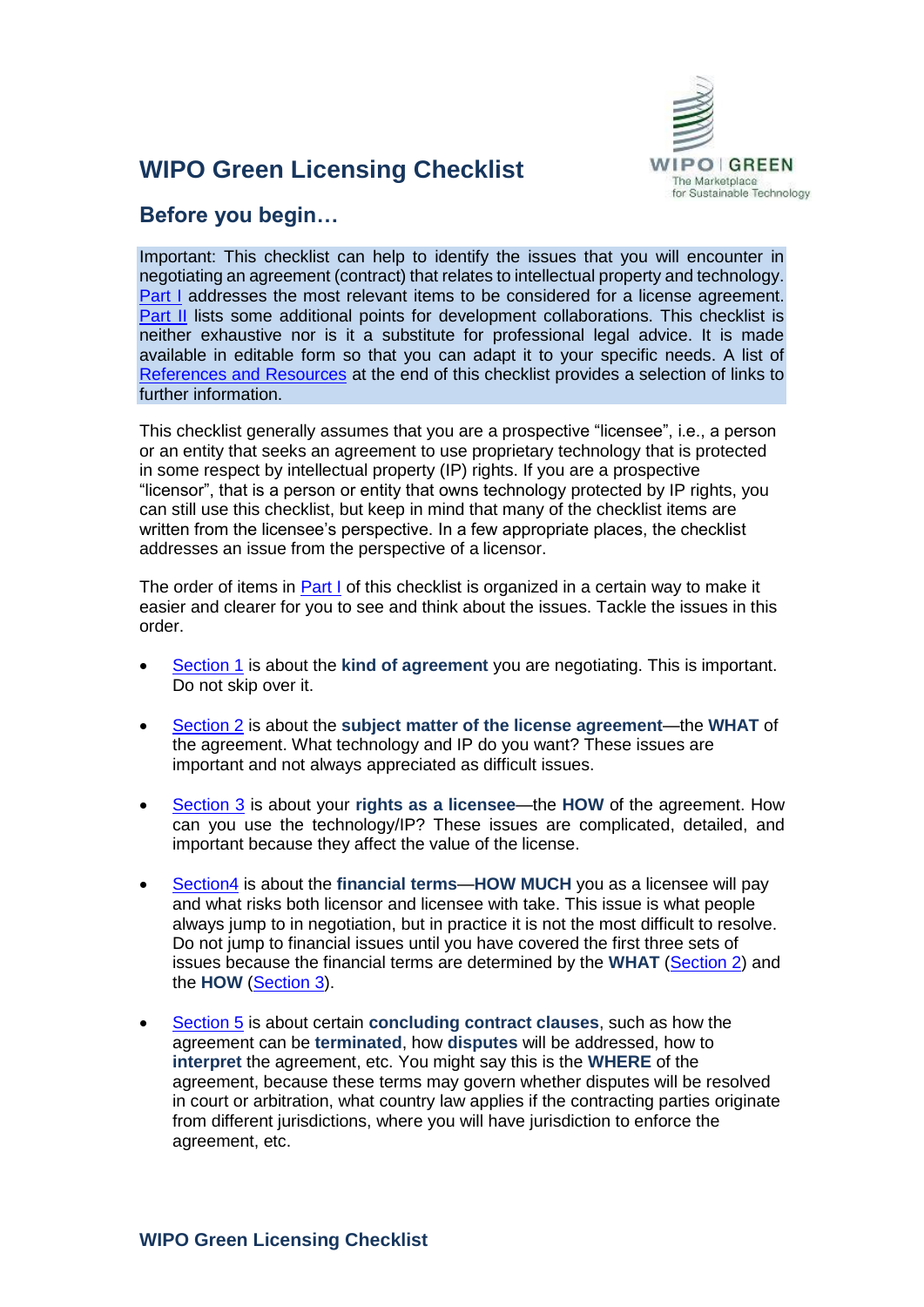#### <span id="page-1-1"></span><span id="page-1-0"></span>**Section 1 – Kind of agreement**

Section 1 is about the kind of agreement you are negotiating. This is important. Do not skip over it.

 $\Box$  Is the intended agreement a license agreement or some other kind of agreement?

#### **Checklist applies**

 $\Box$  Does the agreement contain consent to use subject matter which is protected by some kind of IP in some way? If yes, this checklist applies.

#### **Checklist does not apply**

- $\Box$  Is the agreement solely for the sale or purchase of a good or receiving or giving a service? If yes, then it is not a license agreement and this checklist does not apply.
- $\Box$  Is the agreement for you, party A, to do work for party B (e.g. as an employee or service provider)? If yes, that is not a license agreement and this checklist does not apply.
- $\Box$  Is the agreement called a license, but does not mention any subject matter that is protected by IP? Or does it mention IP that is not protected in the country where the desired technology will be made, used or sold? Then it is not a license agreement and this checklist does not apply.
- $\Box$  Is the agreement for consulting services, where party A advises party B and gives non-confidential information and know how? If so, it is not a license agreement and this checklist does not apply.
- $\Box$  Does the draft agreement clearly create a binding obligation on a material term? Is it an agreement to agree in the future about something important (e.g. "The parties will meet to discuss in good faith the royalty rate")? Is it a Memorandum of Understanding or Letter of Intent? If yes to any of the questions in this bullet, this is not a license agreement at all and the checklist does not apply. A license agreement sets forth definitive agreements on all material terms.

#### **Other issues**

 $\Box$  Is the agreement for the development of a technology that does not exist or is incomplete? If so, it is a development agreement. But it probably also contains terms regarding IP used in the development and terms regarding who will own the IP in the newly developed technology, and whether either party will have a license to use the IP in the newly developed technology. If so, it is a combination development agreement and license agreement, and this checklist applies. All items at [Part I](#page-1-0) and in addition at [Part II](#page-14-0) of this checklist apply.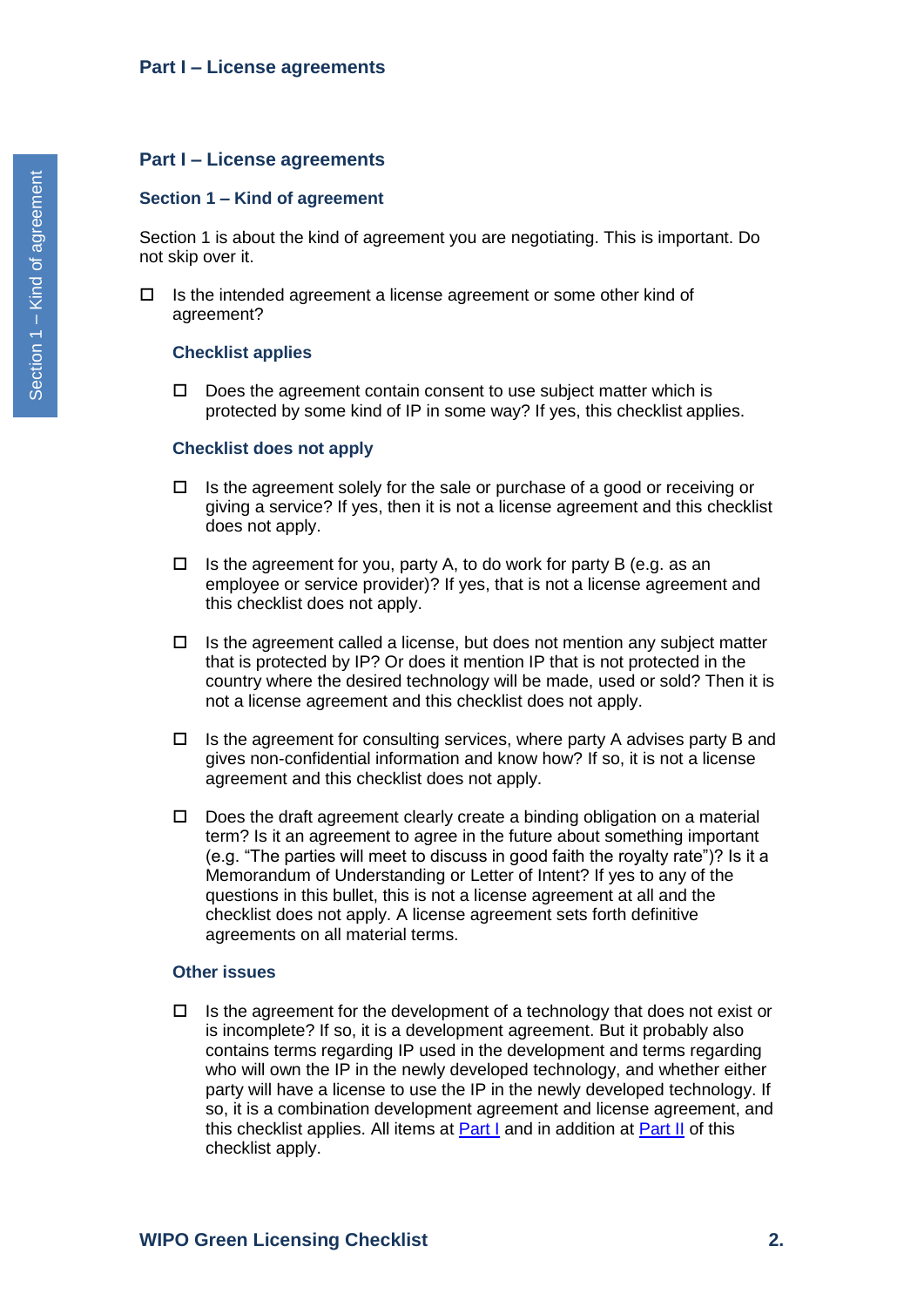$\Box$  Have you identified the right parties? Did you check whether the intended licensor in the agreement actually owns the rights or has the right to license the IP protected technology? A sales subsidiary of a large company, for example, or an affiliate may not have the right. Often in international deals, negotiations will begin and continue with one party represented by the national sales office, but this office does not necessarily own the IP. Similarly, it happens that an affiliate is incorrectly included in a license, and the licensor does not realize this or neglects to notice. It is important to ask the question and to be clear about who has the authority and to identify right holder the agreement..

#### **Preparation**

- $\Box$  Have you prepared for the negotiation by answering for yourself the following questions:
	- $\Box$  What do you need from this agreement in order to fulfil your objectives?
	- $\Box$  Do you know what IP (patents, patent applications, trade secrets, technical documents or software protected by copyright, designs, trademarks, etc.) you own and what IP the other party owns?
	- $\Box$  What do you need to do with the technology on which IP is owned by a third party in order to meet your business objectives?
	- $\Box$  What do you need to know about the way in which the technology should be managed or implemented? Would the licensor provide standard operating procedures or a manual on how the technology is to be applied or used? Does the licensor have an obligation to share future know how and, if so, under what conditions and terms?
	- $\Box$  What bargaining power do you have in the negotiation? The most common elements of bargaining power are human capital (employees), financial capital (money), market capital (ability to help exploit a geographic or sector market) or IP (ownership of intellectual capital through IP rights).
	- $\Box$  Have you outlined your positions on all of the material terms that will be negotiated? Use the checklist to do this well in advance of the negotiation.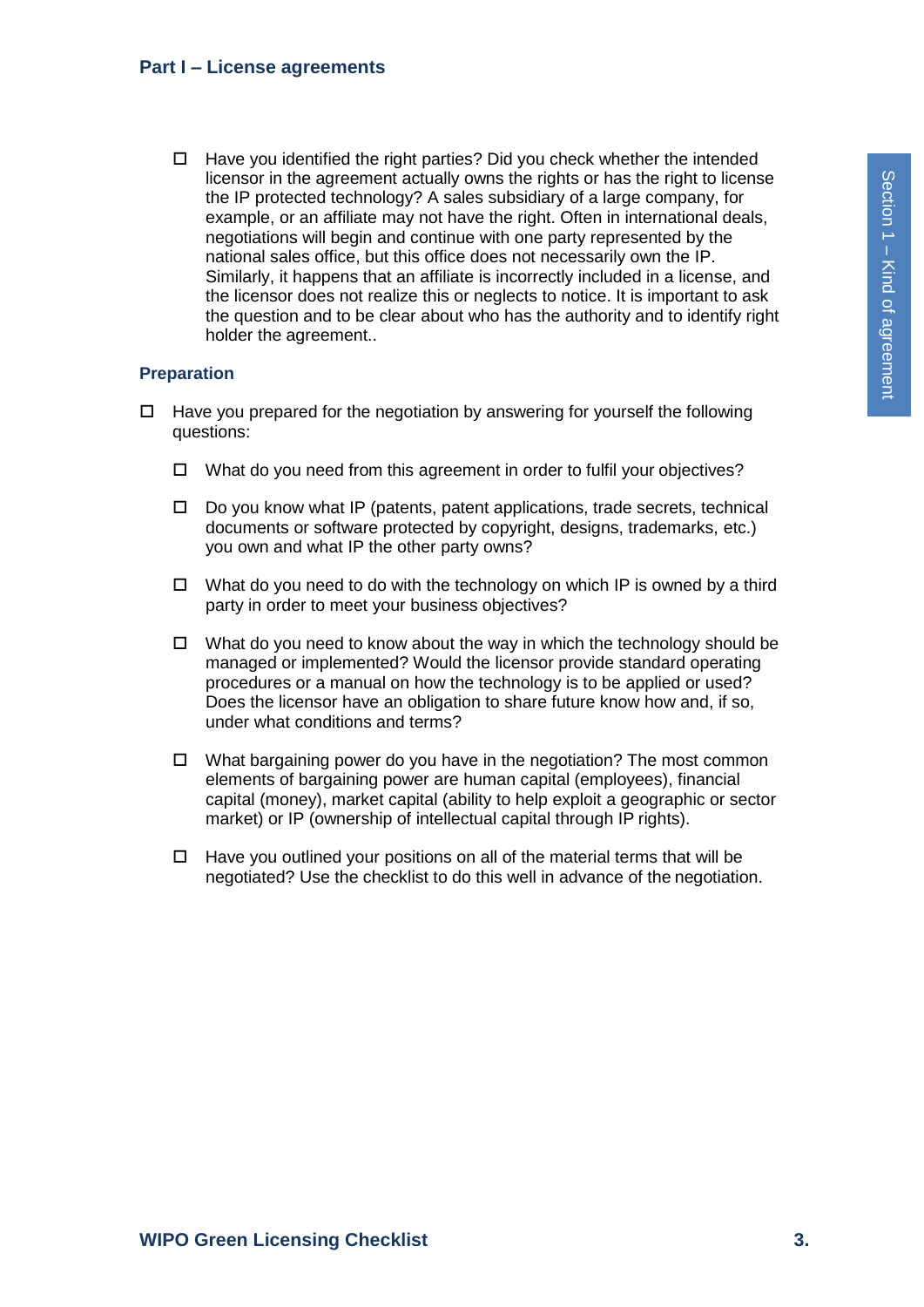#### <span id="page-3-0"></span>**Section 2 – License subject matter**

Section 2 is about terms relating to the subject matter of the agreement—the **WHAT**  of the agreement. What technology and IP do you want? These issues are important and not always appreciated as potentially difficult issues.

**Note:** A license must be for subject matter that is protected by some kind of IP. There is no such thing as a license to technology per se because there are no legal restrictions on using technology that is not protected by IP. Only technology protected by IP can be subject of a license. If the technology is not protected by IP of any kind, you do not need a license. So you must know the IP. This is important because you do not want to pay for rights that you are not receiving. If there is some IP in the technology, but other aspects of the technology are not protected, you only need a license for the IP protected part of the technology. It may be possible that IP protection is pending and an application may result in the (near) future in a granted IP right. Such a situation may be considered in the license agreement in two ways: the IP application might mature in a grant of an IP right, or the application might be refused.

### **Patents**

- $\Box$  Is the subject matter protected by IP rights, such as patents that are identified by name or number?
- $\Box$  If the answer to the question above is yes, are the patents granted in the country where you plan to make (or have made) the patented products, to otherwise use the patented technology, to perform the services or sell the patented product or service?
- $\Box$  Is a patent application (patent has not yet been granted) identified as a relevant IP right? If so, check the law of the country where the future granted patent would have impact on your planned activity to see if, under the applicable law, patent applications can be licensed as such. Generally, patent applications are published 18 months after they have been filed. Before publication, the content of a patent application is confidential and not available to the public. The patent applicant may voluntarily disclose that information on the basis of a confidentiality agreement. In this context, it might be possible to license patent applications as "trade secrets" for a limited period of time.
- $\Box$  Does the license agreement contain clauses providing for the contingency that the patent will not be granted?

#### **Other intellectual property**

- $\Box$  Is the subject matter of the license some other kind of IP that is not a patent, such as
	- $\Box$  copyright which protects for example software (object and source code), original technical documentation, or a database (must be more than a listing of factual information, the organizational design must be original);
	- $\Box$  industrial design rights which protect the functional design of a product;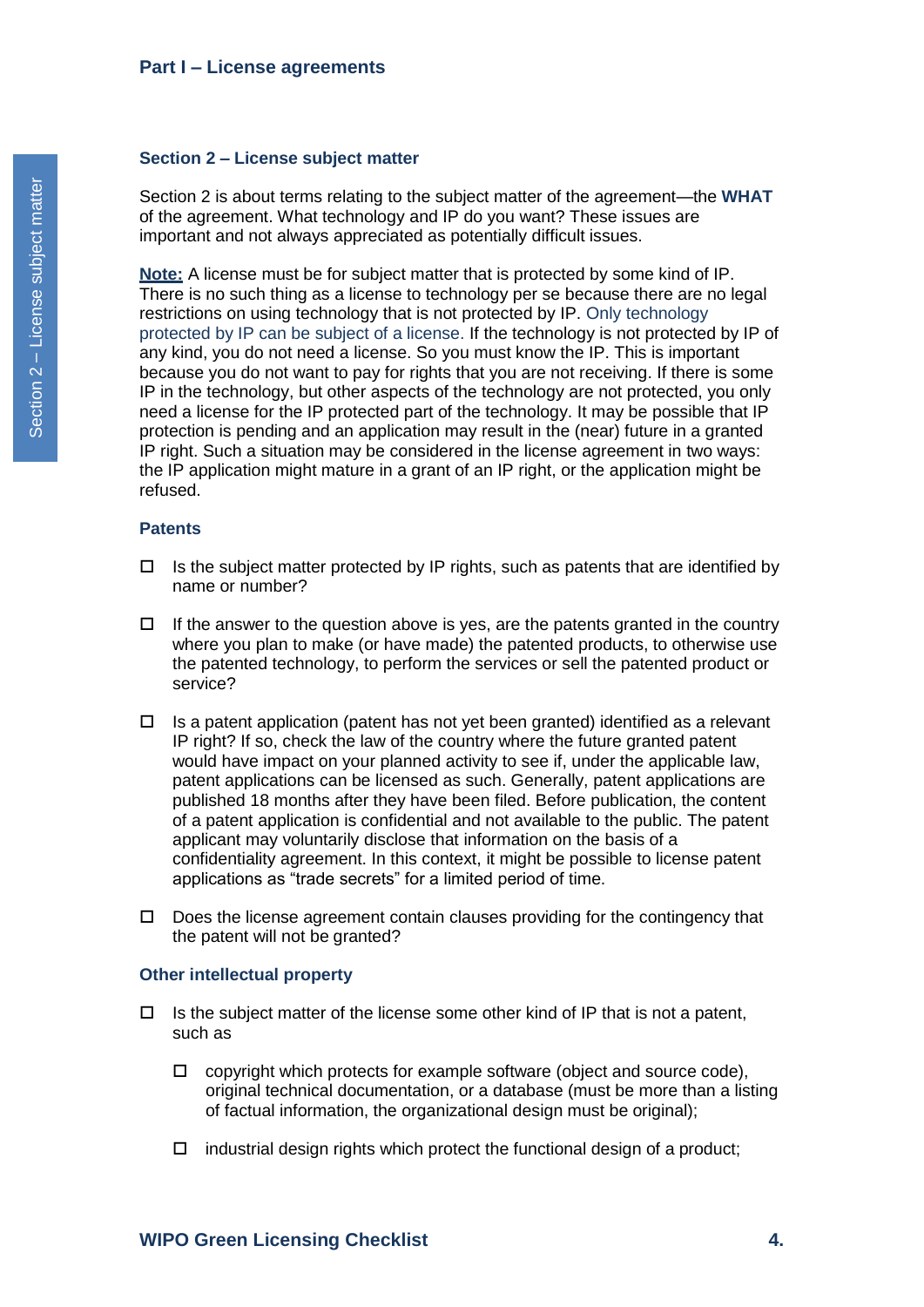- $\Box$  trademarks which protect for example names, logos, and business names;
- $\square$  plant variety rights (in some countries) or plant patents (for asexually reproduced plants, other than tubers, US only); or
- $\Box$  trade secrets which protect for example valuable confidential information, such as confidential business and technical information and know how.

**Note:** If the subject matter of the license is one or more of the items above, then it should be identified specifically in the license agreement. A hybrid or product license usually includes a bundle of different types of IP. See next question.

### **Product license**

 $\Box$  Does the agreement cover all of the IP that protects a certain technology or product? If so, this is a "product license" (also sometimes called a hybrid, technology, package, or manufacturing license). In a product license, the relevant IP might not be identified so that you have to make sure that the technology is accurately and specifically described in a way that you can do your intended business.

### **Mutual intellectual property rights**

 $\Box$  Do both parties have some kind of IP that would be included in the license agreement? As licensee, will you confer IP rights to the licensor in the same license agreement? If so, is this a cross-license?

# **Further developments**

- $\Box$  Does the subject matter include items that have not yet been created, but may result from the further development by the licensor, such as future new versions, new technologies or new inventions? Hence, does the license agreement refer to IP that has not yet been created? Consider whether the inclusion of future IP might be necessary for your business activity, for the manufacture of products or other use of the licensed technology. If such improvements are contemplated be aware that such provisions are difficult to value (see [Section 4](#page-9-0) below) and can be burdensome or unfair to the licensee. On the other hand, clauses referring to future IP rights provide particular incentives to a licensor and, if handled as options may have great value for both.
- $\Box$  Would you, as the licensee, intend to make improvements to the licensed product or technology over the term of the agreement? What does the license agreement provide with respect to your future IP potentially resulting from your improvements?
- $\Box$  Does the agreement call for one or more of the parties to develop technology over the term of the agreement? Is there a commitment to collaborate on development? If so, this is a development collaboration agreement, and has additional terms. See [Part II](#page-14-0) of the checklist that deals with the additional terms applicable to a development collaboration agreement.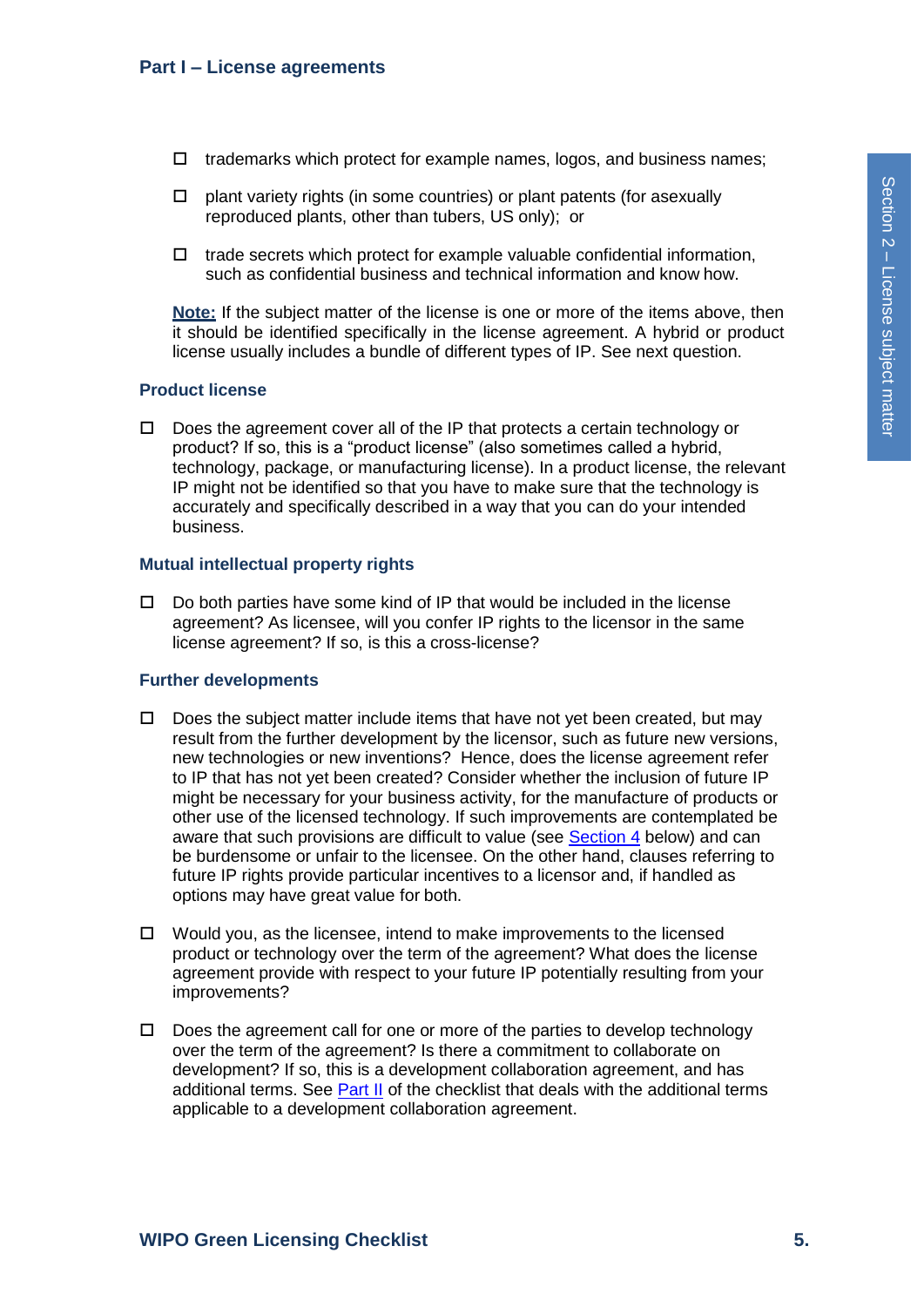$\Box$  Is there a provision that gives you a right to be first offered any new technologies and IP that is related to the licensed IP (so called right of first refusal option)? Is this important to you? If yes, how long do you have (e.g. two months to conclude an agreement before the licensor can begin negotiations with another party).

**Example:** A chart like the one used in the example below may serve you as a tool to identify what IP and other subject matter could be included in a license agreement. You may wish to fill in such a chart in preparation for any licensing negotiations.

| <b>Subject matter</b>                 | Party A                                                                            | Party B                                                                                    |
|---------------------------------------|------------------------------------------------------------------------------------|--------------------------------------------------------------------------------------------|
| Patents                               | $--?$<br>Maybe a license to a<br>patent protected<br>technology-check into<br>this | Patent No. 222444555<br><b>USA</b>                                                         |
| Copyright works                       | ---                                                                                | Protocol X<br><b>Technical manual for</b><br>manufacturing;<br>specifications for robotics |
| Utility models                        | ---                                                                                |                                                                                            |
| Design                                |                                                                                    | Design for plastic<br>enclosure for 2016<br>product                                        |
| <b>Trademarks</b>                     | ---                                                                                | Logo for use by party A                                                                    |
| Trade secrets/IP know<br>how          | Confidential vendor list;<br>database about local<br>distributors                  |                                                                                            |
| Non-IP know how<br>(advice, guidance) |                                                                                    | 30 hours of tech support                                                                   |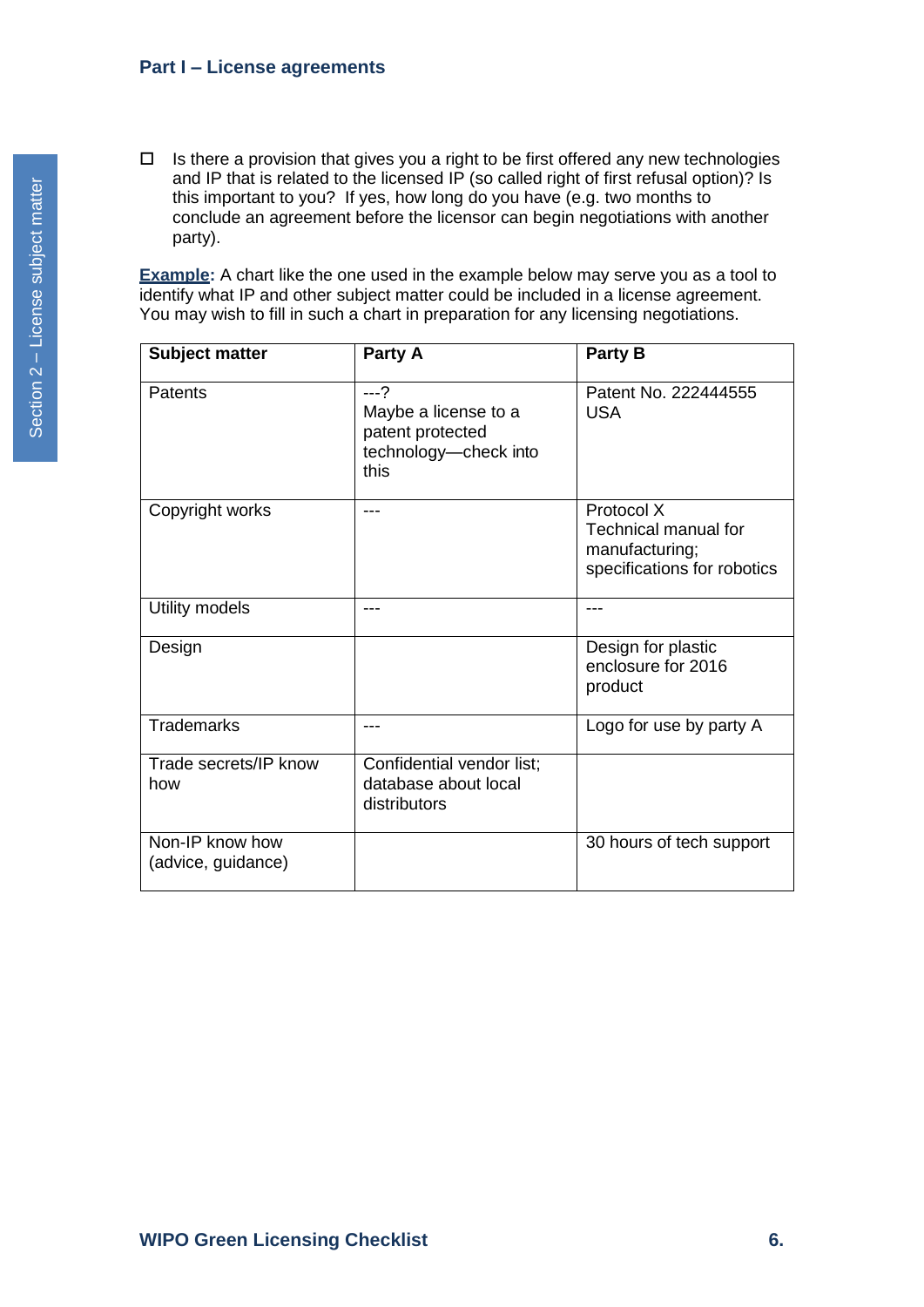### <span id="page-6-0"></span>**Section 3 – License grants**

Section 3 is about your rights as a licensee—the **HOW** of the agreement. How can you use the technology/IP? These issues are complicated, detailed, and important because they affect the value of the license.

**Note:** This is the **HOW** of the agreement. How will you use the IP subject matter? How will you use the technology in order to meet your business objectives? Think of the license grant clause as a valve that the licensor controls. How much will the licensor open up the valve? Or will the licensor control the use tightly? The IP gives the licensor the ability to open or close the valve. Will the license grant have a big or a small scope? Keep in mind that the scope of the license affects the financial terms i[n Section 4](#page-9-0) below.

# **Rights granted**

- $\Box$  Does the agreement say that the licensor grants to the licensee the right to perform a certain activity? That is the grant clause.
- $\square$  Does the grant clause meet your needs?
- $\Box$  If the subject of the license includes a patent, the license grant must say that the licensor grants the rights to one or more of the following: "make, have made, use, offering for sale, sell, import." If you want the right to make the patented product, the license must state this clearly. If you want the right to have a third party make it, again the license agreement must say this. The same applies for use and sell.
- $\Box$  If the subject of the license includes copyrighted works, the license grant must say that the license grants one or more of the following rights: "reproduce, copy, display, modify, sell, transfer, translate, make derivative works, etc." **Note:** If the subject matter is a technical documentation, no license is needed just to read it. A license is needed if you want to exercise one of the "grants" listed here above.
- $\Box$  If the subject matter of the license includes trademarks, normally the license grant must say that the licensor grants the right to "display and use the mark in connection with the sale of the products or the offering of the services." The licensor may also require the licensee to allow it to monitor the quality of products. This is typical when trademarks are licensed.

# **Exclusivity**

- $\Box$  Do you need an exclusive license to the IP subject matter in order to meet your business objectives? Is it OK if the licensor uses the IP subject matter too (sole license)? Or should only you/your company use the IP protected subject matter (exclusive license)?
- $\Box$  If you are a licensor who is granting an exclusive license, did you envisage how to protect your interest in the case of dishonest and/or inefficient licensee? You could think for example of a limited duration of the contract, minimum royalties or a performance report.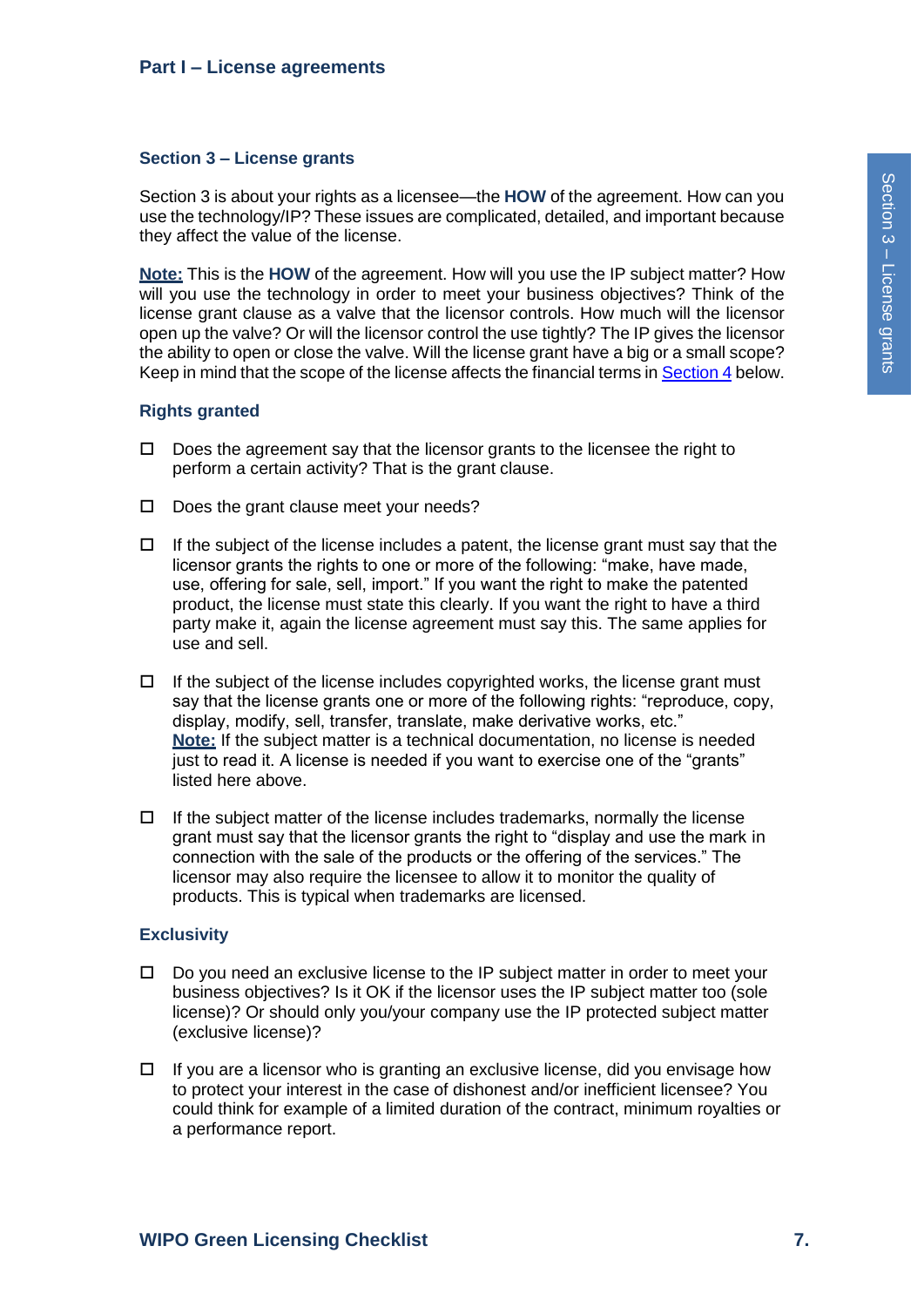#### **Oversight**

- $\Box$  If you are a licensor, do you want the licensee to use the technology in a specific way and to reach out to specific recipients? For example, are you interested in the licensee in order to access both commercial and non-commercial markets to achieve social or humanitarian objectives? You could request the licensee to periodically report on the use of the licensed technology to assist you in assessing whether your specific goals with that license are met.
- $\Box$  Are stewardship aspects important for either licensor or licensee? If so, the parties should give care in defining objectives and standards to measure stewardship and agree on specific reporting procedures.

### **Limitations**

- $\Box$  Is your license grant worldwide or only in a specified territory?
- $\Box$  If you want to obtain exclusive rights, can the exclusivity be limited to a geographic territory (e.g. Europe, but not North America), a period of time (e.g. two years, then non-exclusive use) or a field of use (e.g. for microalgae and not for cyanobacteria, only for manufacturing of biodiesel and not for other industrial oils).
- $\Box$  Is your license grant for any field of use or only in a specified field of use?
- $\Box$  Is your license grant irrevocable, so that even if the license is terminated for breach, you still have the license right?
- $\Box$  Is your license grant royalty bearing or fully paid up?
- $\Box$  Does the subject matter include open source software (OSS)? If so, is the OSS license compatible with the intended business model for sales of the product or technology? Does the OSS license and use of the OSS with proprietary software result in the mandatory royalty free licensing of IP which is incompatible with the license agreement?

#### **Sub-license**

- $\Box$  Do you need the right to sub-license all or part of your license rights to third parties (such as any of your sub-contractors)?
- $\Box$  If sub-licenses are allowed, does licensee need to fulfil certain conditions (e.g. different terms for commercial and non-commercial entities; limited exclusivity or territory with respect to competitors, technological fields, territories)?
- $\Box$  Would licensor retain the right to review, approve or refuse sub-licenses? If so, what criteria would be applied and under which time frame would licensor need to provide consent?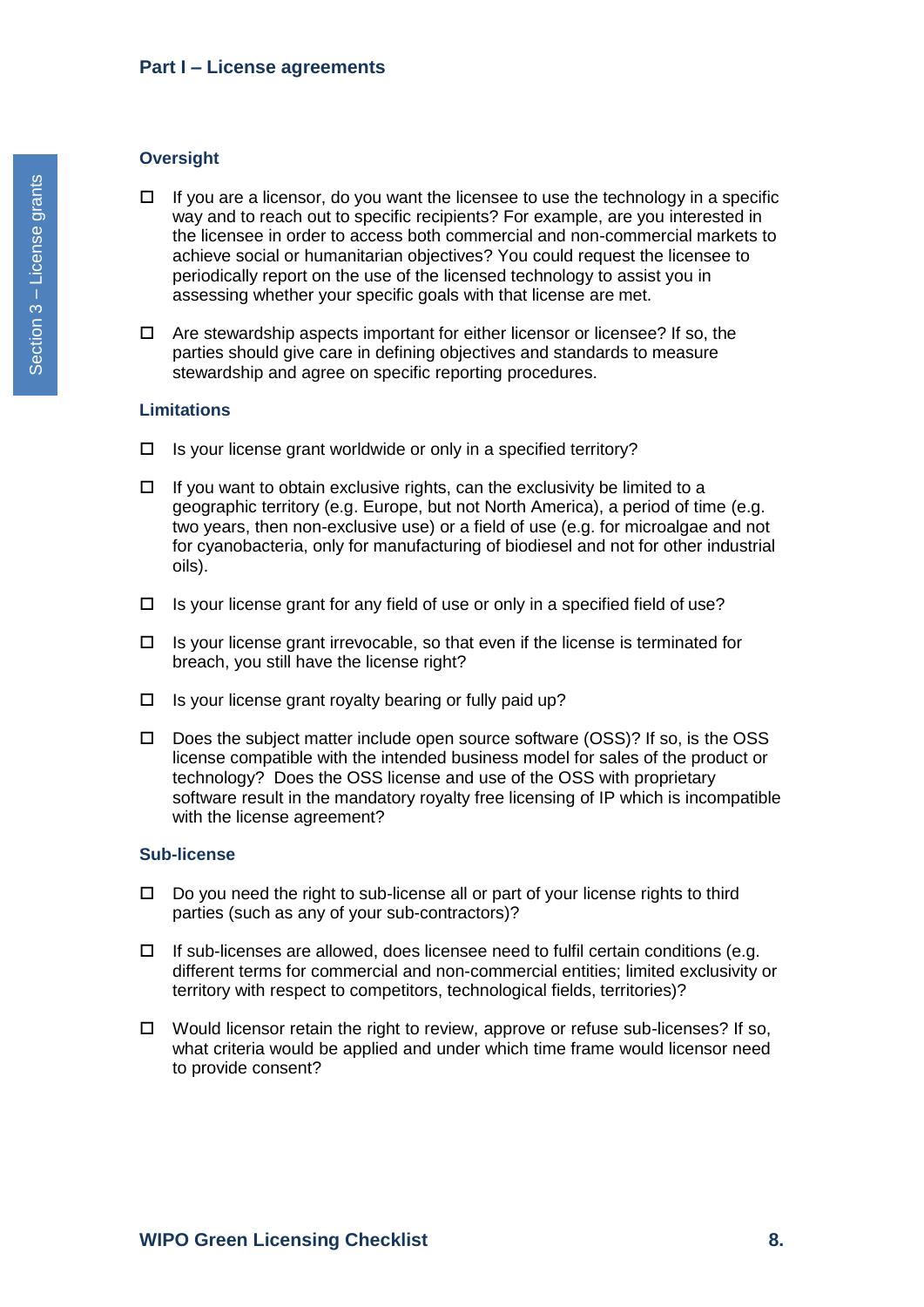- $\Box$  Can you transfer (sell) your license rights to a third party or are the license rights non-transferable? This issue often comes up twice, here and under termination clauses (see [Section](#page-12-0) 5).
- $\Box$  As licensor do you need some administrative control measures over the receiving royalties from sub – licensees?

### **Further developments**

- $\Box$  Does the license require you to grant back licenses to the licensor for IP that covers any modifications/improvements that you make to the license subject matter? Such "grant backs" can be burdensome on the licensee, may hinder technology development, and may be considered anti-competitive in some exclusive license situations. On the other hand, grant back licenses might provide particular incentives to a licensor. As an option the licensee may commit not to assert such new intellectual property rights against the licensor.
- $\Box$  Is either party required to inform the other of any new inventions, works or products related to the license subject matter?
- $\Box$  In case of any such innovation, are there any terms on the filing, ownership, sharing, using of related IP?
- $\Box$  Are you as licensee going to grant a cross-license to the other party? If so, to what subject matter specifically? And what should the scope of the license be?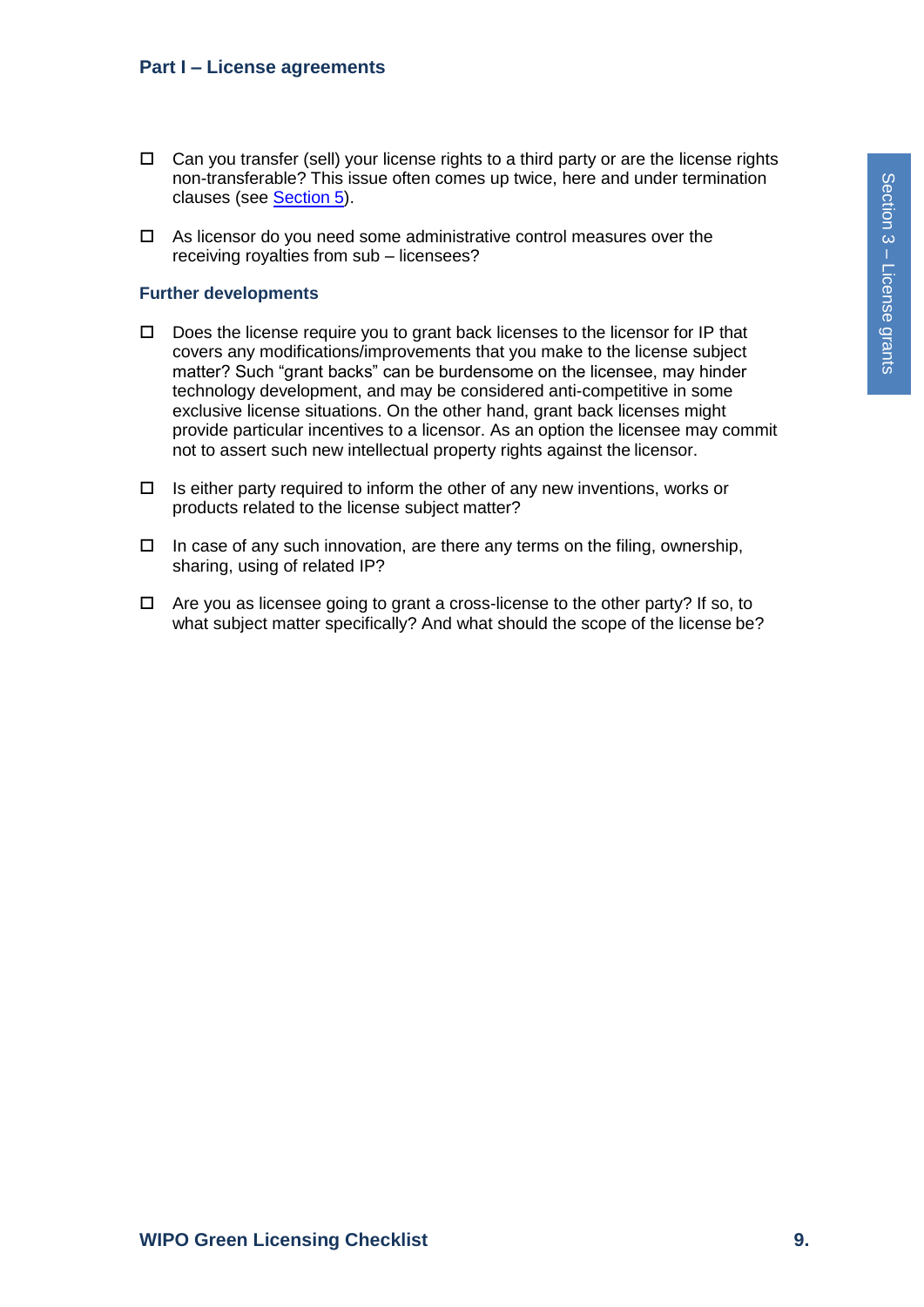#### <span id="page-9-0"></span>**Section 4 – Financial terms**

Section 4 is about the financial terms. **HOW MUCH** you as a licensee will pay and what risks both licensor and licensee with take. This issue is what people always jump to in negotiation, but in practice it is not the most difficult to resolve. Do not jump to financial issues until you have covered the first sets of issues because the value is determined by the **WHAT** (Section 2) and the **HOW** (Section 3).

**Note:** This is the **HOW MUCH** of the agreement, but it also includes terms that relate to how payments will be made and also to risk allocation such as warranties, indemnities and insurance. The payment terms may be combined in a mix and match (some initial payments, some royalty, some premium, etc.).

#### **Payments**

- $\Box$  Is there a lump sum payment (a one-time single payment by the licensee to the licensor in exchange for the license grant)?
- $\Box$  If you are the licensee will you pay an initial license fee? If so, when? At the time of execution (signing) of the agreement; a month after execution; several times?
- $\Box$  If this is a development and license agreement, will one party pay instalment payments that are keyed to achievement of the milestones?
- $\Box$  As licensee, will you pay royalties? If yes, will the royalty be a per unit royalty or a percentage of revenues?
- $\Box$  If the royalty will be a per cent of revenues, what per cent?
- $\Box$  What is the royalty base: the end user product that practices the IP in the license or a component of the product? The best way to explain this is by example: If the IP is a patent on a new part of a helicopter rotor blade, is the royalty base the part, the rotor blade or the helicopter? Obviously, a 5% royalty on the sale of the helicopter is more than a 5% royalty on the new part, and the seller and buyer may be different, so this must be clear in the license agreement.
- $\Box$  Will the percentage royalty be applied to net sales of the royalty base product or gross sales?
- $\Box$  How do you define net sales or gross sales? Gross sales are usually defined as all revenues from the sale of the royalty base product. Net sales is what is left after the licensee has deducted various expenses like product returns, shipping, logistics, etc. If the agreement is using net sales, it must define this term clearly. Also, if the agreement uses net sales to determine royalty payments, the licensor must reasonably be able to verify the deductions from gross revenues.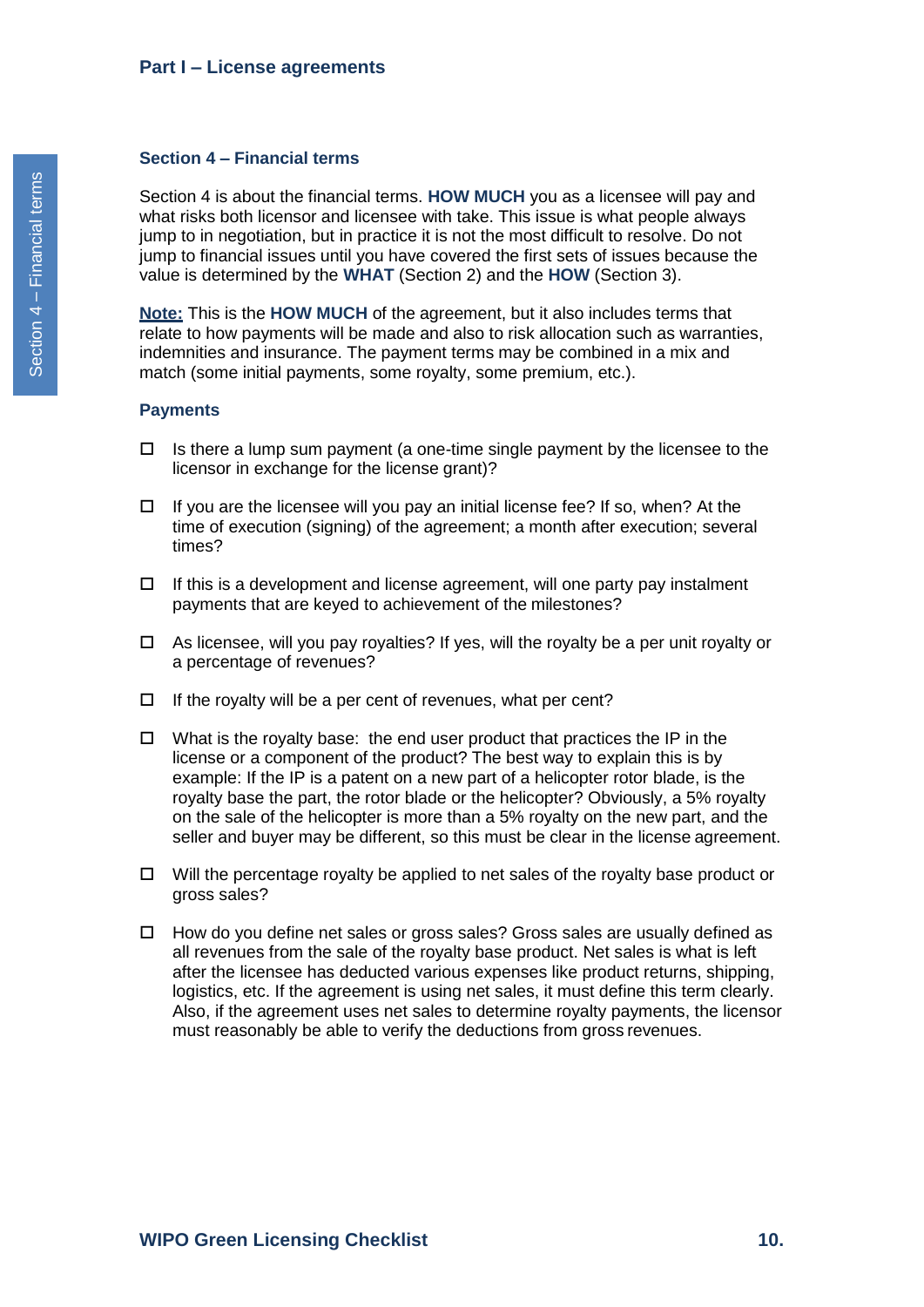- $\Box$  Is it in the interest of the licensee or the licensor to vary the royalty over time or volume (e.g. the royalty rate "ramps" (increases) over the term or decreases)?
- $\Box$  If the license grant permits you to sub-license, will you pay a sub-licensing royalty to the licensor? How?
- $\Box$  By what means will you make payments: wire transfer, check, in what currency, to what address/bank?
- $\Box$  Generally, the licensee agrees to submit a report to the licensor, especially to provide the basis for verification of royalties. Are the reporting obligations appropriate for checking on royalty payments, or do they include irrelevant or overly broad information?
- $\square$  Does the agreement have a format for royalty payments? Is it too detailed or is it realistic?
- $\Box$  Same question for inspections: Does the licensor request the right to inspect your premises? How would any inspections be announced or carried out? Is any such right limited to inspection to determine if the right amount of royalties was accounted for in the report and paid? Who will pay for the audit if done by a professional auditor?

#### **Warranties**

- $\Box$  If you have an exclusive license, will you guarantee a certain minimum annual or quarterly amount of royalties to your licensor? This is common for exclusive licenses as an alternative to giving the licensor the right to terminate exclusivity if the licensee does not perform well (see Termination, [Section 5](#page-12-0) below).
- $\Box$  Does the licensor warrant that the IP is valid? This can create liability for the licensor if a third party claims that the technology infringes its IP rights.
- $\Box$  Does the licensor provide you with an indemnity in case a third party sues you for infringing the licensed IP? Indemnity terms are complicated and require careful legal review.
- $\Box$  What happens to your financial obligations if the licensed IP is invalid (e.g. the patent expires or is invalidated by a court)? The agreement should provide that you no longer have to pay and possibly that you get a refund unless you have enjoyed a benefit.
- $\Box$  Which party has the obligation to pay to maintain the IP in force? Unless the license is exclusive, the agreement generally says that the licensor must do this.
- $\Box$  Must the licensor file for patent protection in other countries and if so, in which other countries?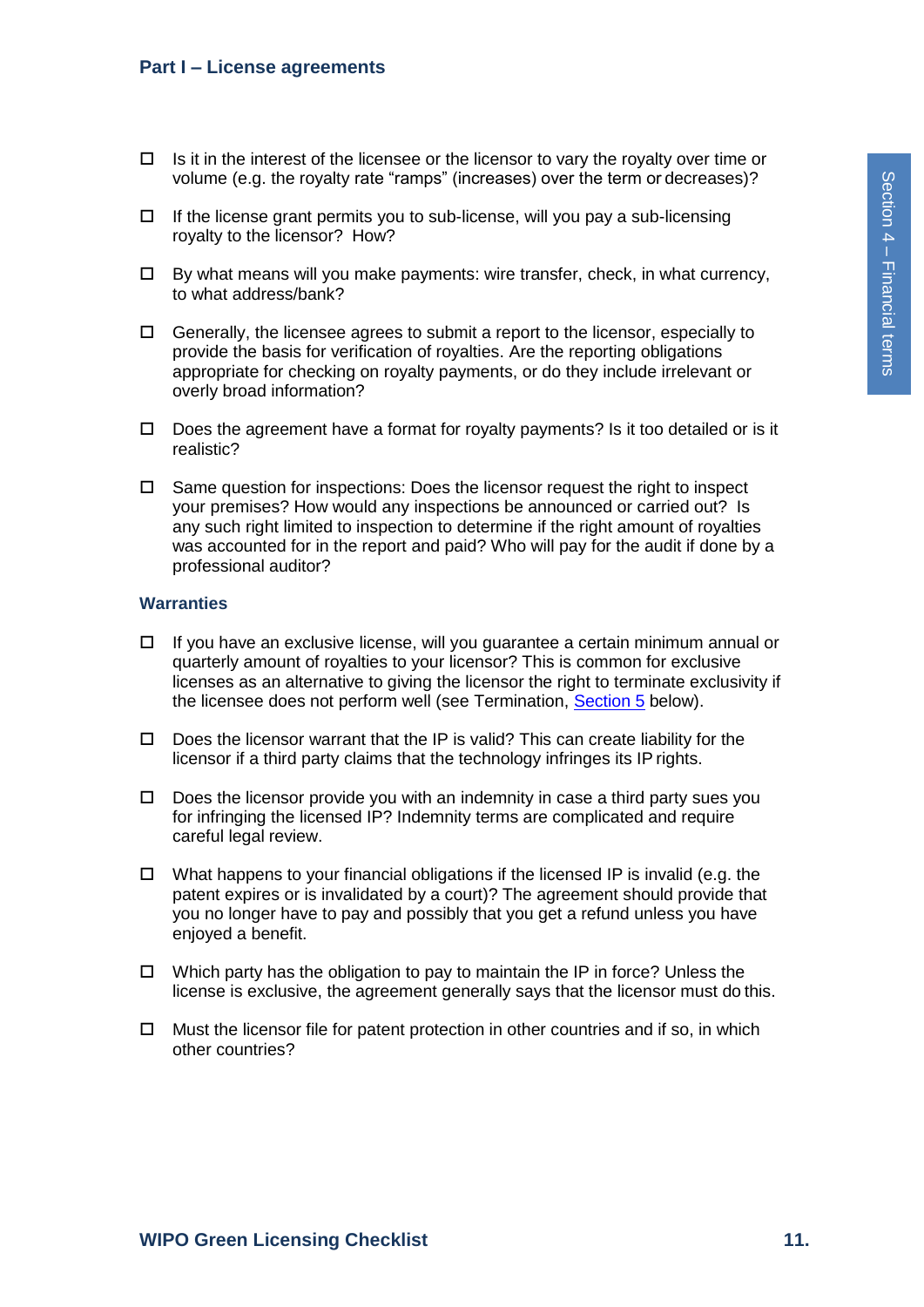$\Box$  Which party has the obligation to enforce the licensed IP rights against third party infringers? Usually this is the licensor and the agreement must so state. Otherwise, you may have paid for a license, but will have to compete with an infringer who has not paid.

### **Valuation**

 $\Box$  Can you do a formal valuation of the IP that is being licensed? Is it worth the cost?

**Note:** Formal valuation is not always necessary or possible, but the following questions relate to the four most common ways to assess value.

- $\Box$  For income method, you need to be able to estimate the revenues attributable to the licensed IP. This is not always possible to do in an accurate manner because of uncertainties related to how the technology will work, whether the technology will be valuable, whether other IP will replace the licensed IP, etc.
- $\Box$  For comparable method, you need to be able to find similar IP in your industry and find out how much licensees are paying for the same IP rights as you want to obtain in your agreement.
- $\Box$  For cost method, you need to be able to estimate the cost to you of developing the IP and technology to replace the licensed subject matter.
- $\Box$  As a practical method, if you are the licensee, how much cost can you afford to add to your cost of goods sold, to compensate the licensor, without losing your profit?
- $\Box$  If multiple IP rights are being licensed (so called royalty stacking), does it makes sense to have different royalties for each type of IP license? It may be useful if there are only a few patents that are near the end of the term and would expire before the license agreement expires.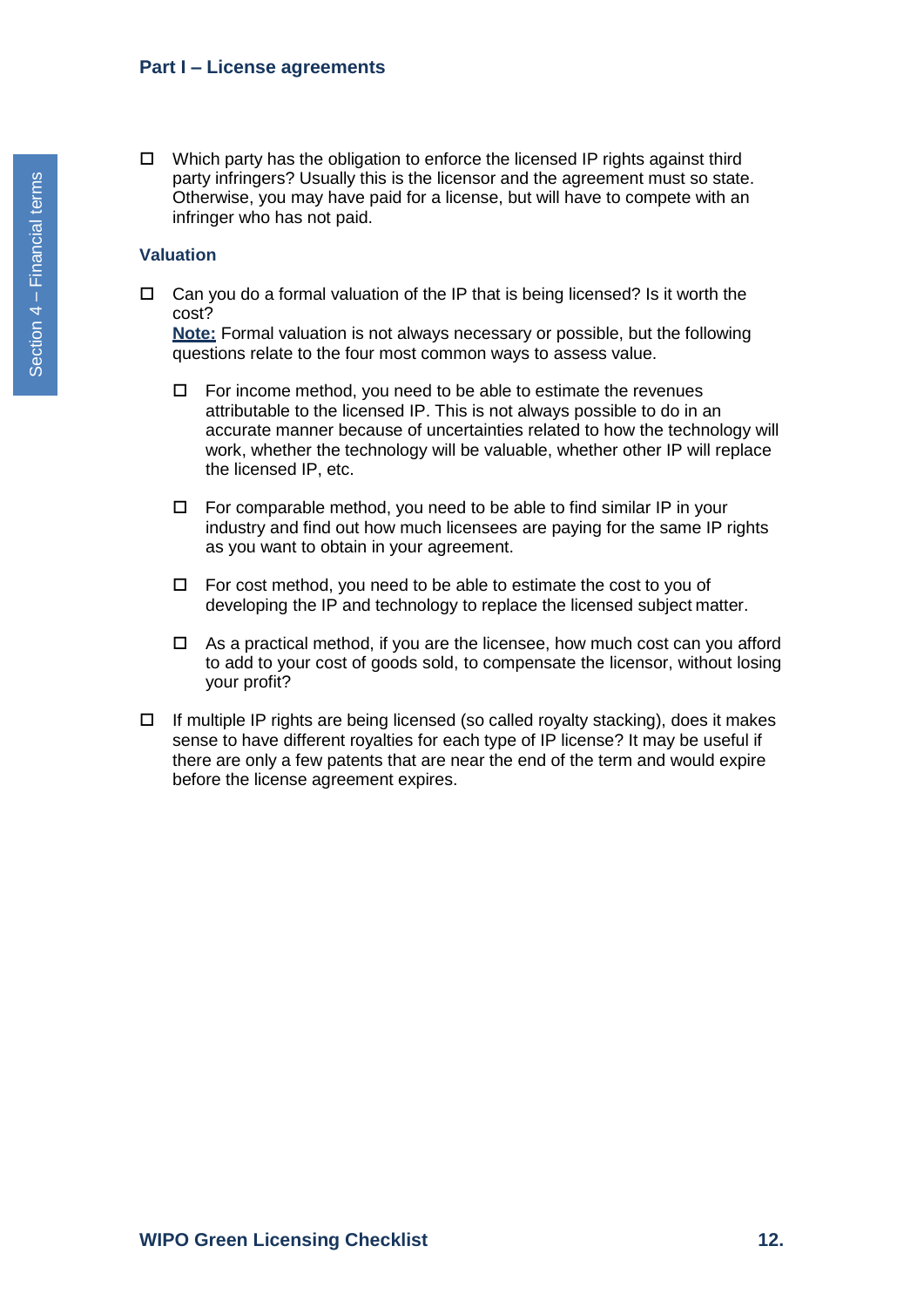#### <span id="page-12-0"></span>**Section 5 – Dispute resolution and miscellaneous terms**

Section 5 is about certain concluding contract clauses, such as how the agreement can be **terminated**, how **disputes** will be addressed, how to **interpret** the agreement, etc. You might say this is the **WHERE** of the agreement, because these terms may govern whether disputes will be resolved in court or arbitration, which country's laws apply if the contracting parties originate from different jurisdictions, where you will have jurisdiction to enforce the agreement, etc.

#### **Dispute Resolution**

- $\Box$  If there is a dispute, and the parties are from different countries, what country's law will apply?
- $\Box$  Will any disputes that arise be decided by a public court or an arbitrator? The parties can set forth in the license agreement that disputes will be decided by arbitration, but in some jurisdictions it may not be possible to exclude a public court from adjudicating a dispute. The parties can also agree in the license agreement that they would like a judicial court to decide any disputes between the parties.
- $\Box$  If by a court, what is the preferred venue (the convenient place)? The court decides whether it has jurisdiction so that is not normally decided in the agreement. However, there are jurisdictions that leave the parties of an agreement, possibly under certain conditions, the choice of the place where the case has to be pursued.
- $\Box$  If arbitration, what arbitration service provider? In what language? Who will pay the arbitration fees and costs?
- $\Box$  If arbitration, will the decision be final? Even if arbitration is generally final and binding, there may be national law under which a review of the arbitration decision by a public court may not be excluded.

#### **Term**

- $\Box$  What is the term of the agreement? An example could be: two years from the effective date).
- $\Box$  What provisions will "survive" the term of the agreement (sometimes confidentiality, dispute resolution)?

### **Termination**

- $\Box$  Can either party terminate the agreement without cause ("for convenience" before its term expires?
- $\Box$  What will happen to your business if the licensor terminates like this?
- $\Box$  Can the licensor terminate your exclusive license if you fail to meet certain levels of sales or other requirements?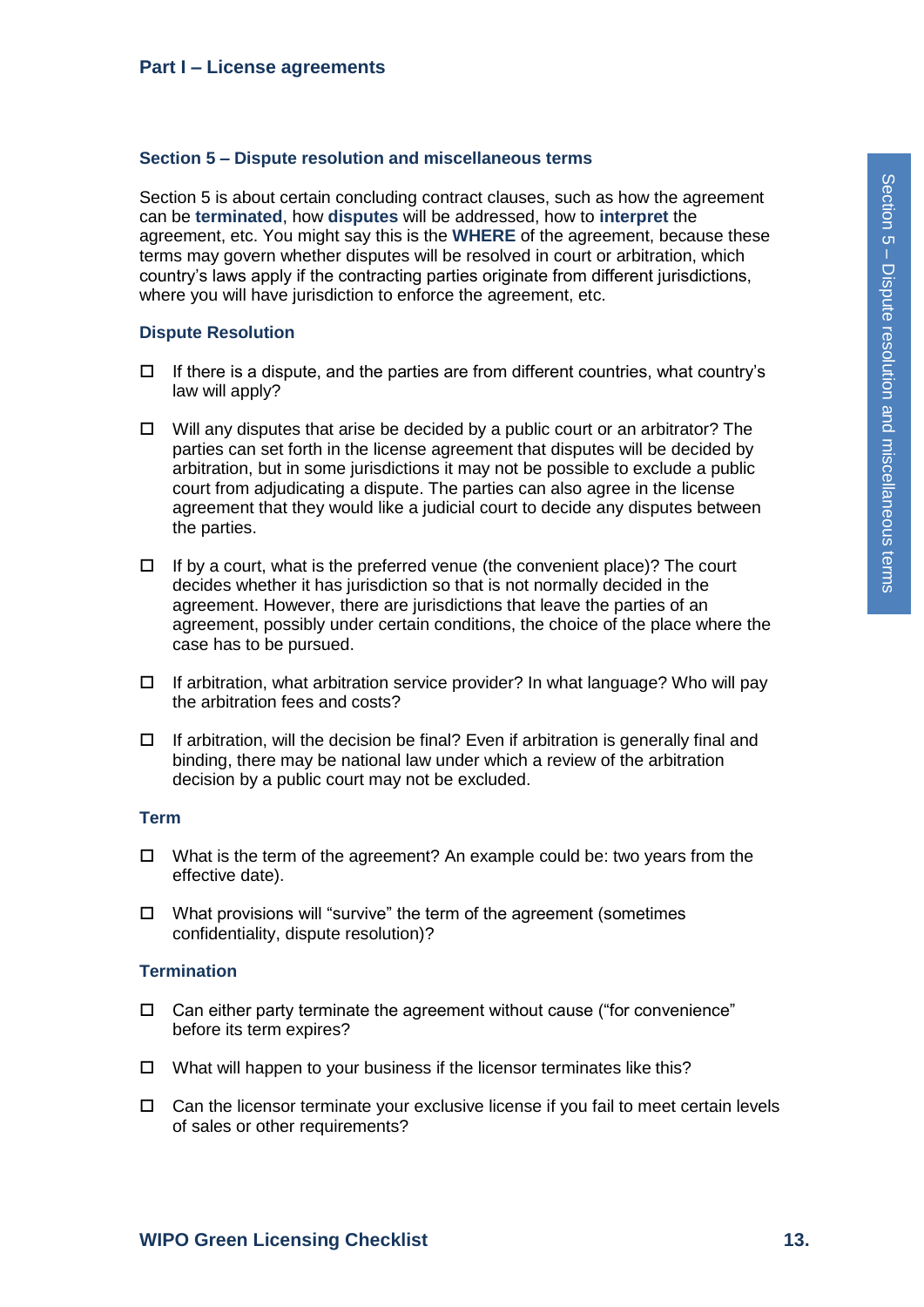- $\Box$  What happens to the agreement if one party goes bankrupt? In many cases, the license agreement does not decide this. However, that may depend on the applicable law. Under the law of some countries, parties may agree that the license ends in the case of insolvency. But, such clause may be also void under the applicable law of other countries.
- $\Box$  If software is being licensed, in the case of bankruptcy does a source code escrow agreement make sense for the licensee?
- $\Box$  Can the licensor assign the agreement to another party?
- $\Box$  Can you assign your license rights to another party (e.g. if your company is acquired)? This issue often comes up twice, here and for the grant clauses (se[e](#page-6-0) [Section 3\)](#page-6-0) which usually say something about "non-transferable" or "transferable" rights.
- $\Box$  Does the agreement contain a defensive termination provision that permits the licensor to terminate the license if you contest the validity of the licensed IP or even if you bring a suit against the licensor for something unrelated? These provisions often sound reasonable, but they can be unfair and overbearing on small licensees.

### **Confidentiality and Publicity**

- $\Box$  Can you disclose information about the licensed IP to the public?
- $\Box$  Can you publicize the fact that you have the license to the public? Is this important for your marketing?
- $\Box$  Or vice versa? Is it important for the licensor not to disclose the license?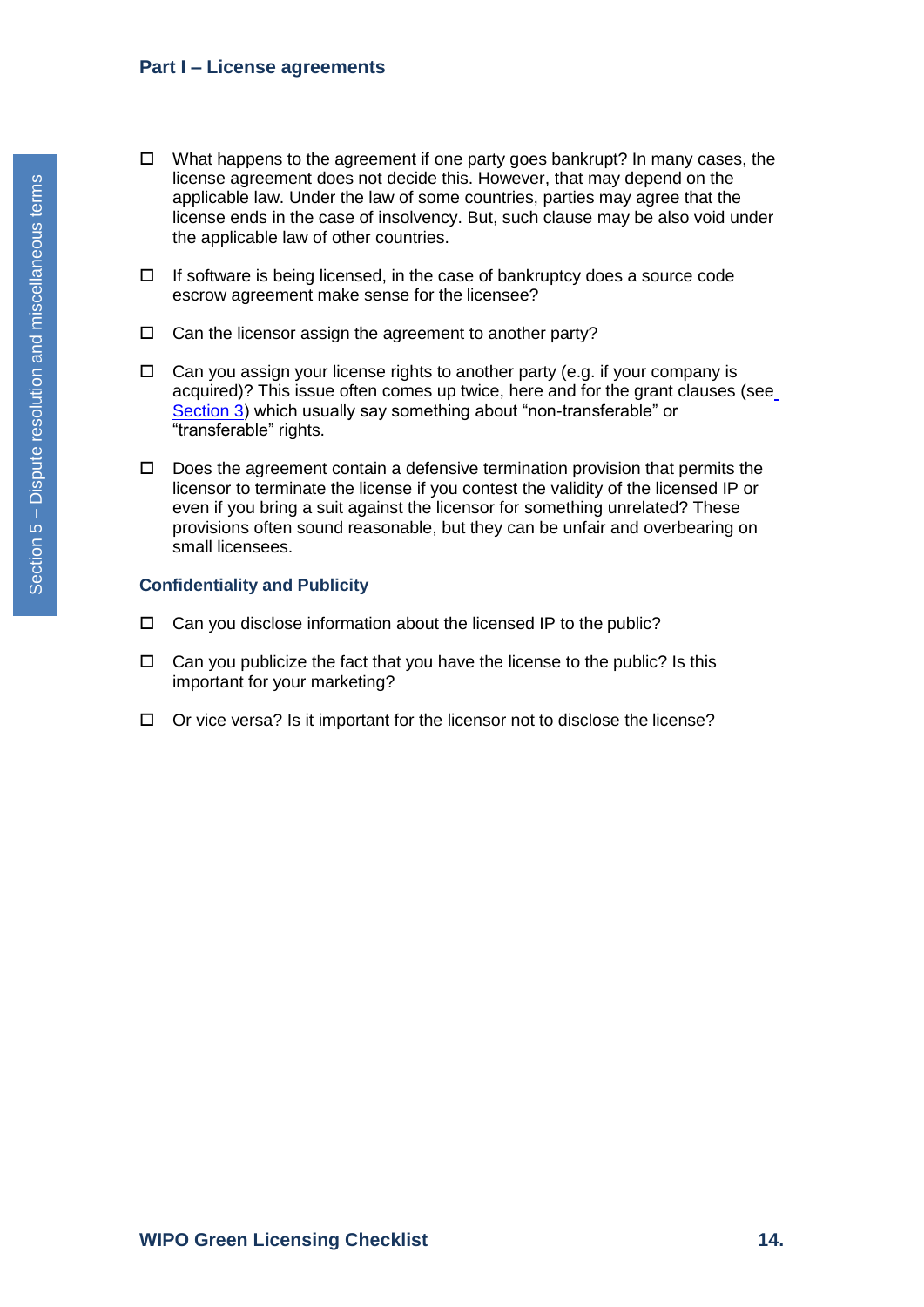### <span id="page-14-0"></span>**Part II – Development collaborations**

In some cases, the parties may agree that one or both will commit engineering/technical staff to a development project during the term of the agreement. This is generally referred to as a development collaboration. Such an agreement will usually contain IP ownership and license provisions dealing with how any new IP created during the collaboration (foreground IP) will be handled. A development agreement may also include provisions giving license rights to IP of the parties that was already in existence at the time the agreement was entered into (background IP).

**Note:** Terms that are capitalized below are used often in development agreements and are defined in the definitions section of the agreement.

The following checklist is not exhaustive, but you should know that in addition to the license provisions a development collaboration agreement has the following issues:

- $\Box$  Who will do the development work (the work)?
- $\Box$  There is usually a Statement of Work (SOW) that is an appendix to the agreement and is incorporated therein. It is a chart that shows which party will do what actions by when.
- $\Box$  Are there deliverables that must be delivered by one or both parties and an applicable time schedule?
- $\Box$  Is there a specification that details a technical standard that must be met by the party doing the work? Or is the agreement open-ended without particular deliverables or a specification?
- $\Box$  If the agreement has a specification, are there test and acceptance procedures? What happens if one party does not pass the test? Does the agreement terminate or can the defaulting party cure?
- $\Box$  Are there installment payments that one party pays to the other for the Work?
- □ Who will own foreground IP?
- $\Box$  Who will get license rights to foreground IP? Here, there are all the variations set forth in **[Section 3](#page-6-0) of [Part I](#page-1-0)** above.
- $\Box$  Will the parties give licenses to each other to use background IP to the extent needed to make and sell the technology product that is being developed?
- $\Box$  Who will decide on management and enforcement of the foreground IP (e.g. where patents will be filed? Who will pay?)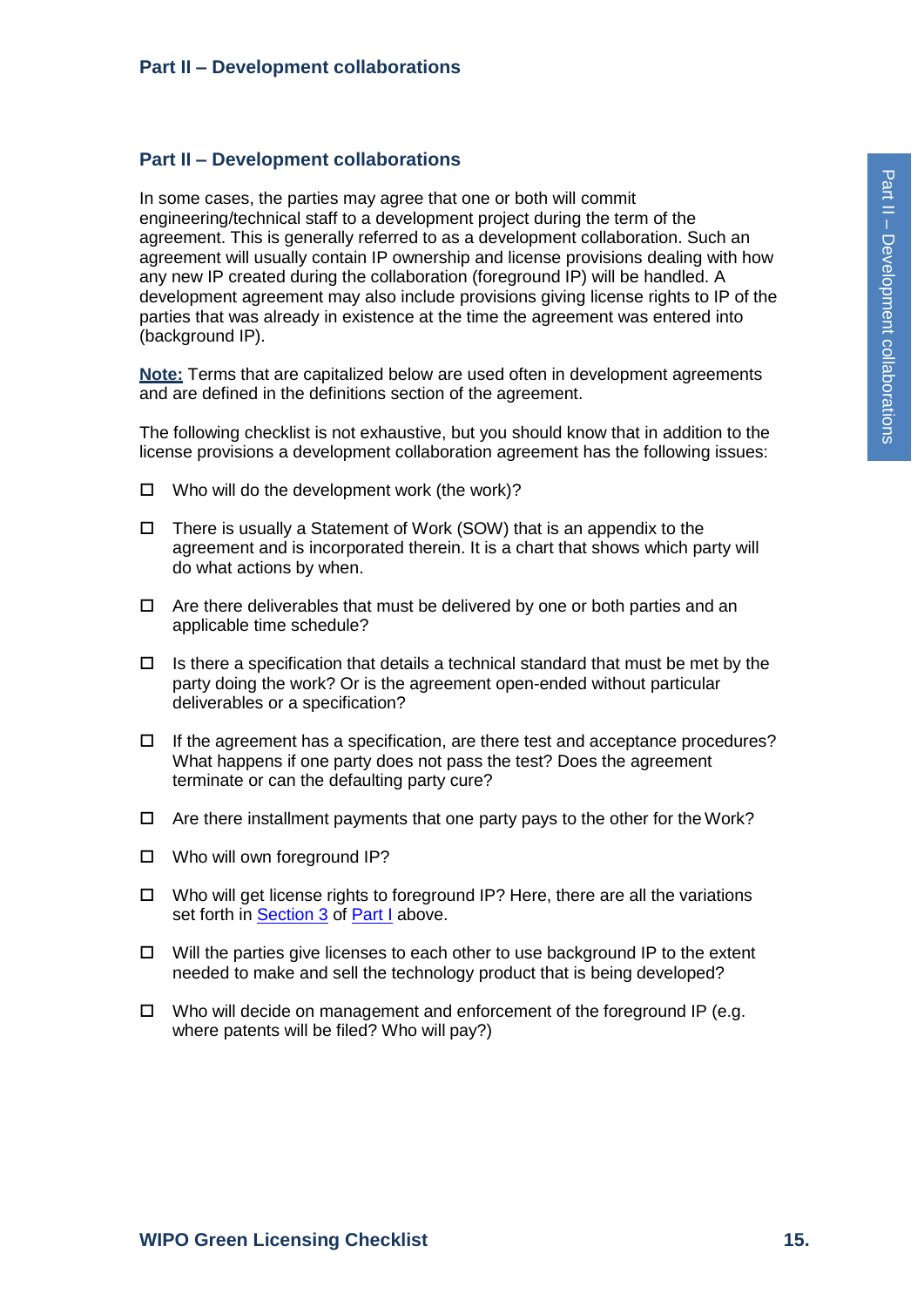### <span id="page-15-0"></span>**References & Resources**

#### **From the World Intellectual Property Organization (WIPO)**

**Alternative Dispute Resolution (ADR) in Research and Development/Technology Transfer** <http://www.wipo.int/amc/en/center/specific-sectors/rd/>

#### **Exchanging Value - Negotiating Technology Licensing Agreements: A Training Manual** https://www.wipo.int/publications/en/details.jsp?id=291

- **Intellectual Property Handbook: Policy, Law and Use** (WIPO, 2004, 2008) <http://www.wipo.int/about-ip/en/iprm/>
- **IPAG (Intellectual Property Agreement Guide) Model Agreements** <http://www.wipo.int/amc/en/center/specific-sectors/rd/ipag/>
- **Patent Drafting Manual** (WIPO, 2005) [http://www.wipo.int/edocs/pubdocs/en/patents/867/wipo\\_pub\\_867.pdf](http://www.wipo.int/edocs/pubdocs/en/patents/867/wipo_pub_867.pdf)
- **Successful Technology Licensing** (WIPO, 2015), [http://www.wipo.int/edocs/pubdocs/en/licensing/903/wipo\\_pub\\_903.pdf](http://www.wipo.int/edocs/pubdocs/en/licensing/903/wipo_pub_903.pdf)

#### **From others**

- **CC Wiki Model Patent License** [http://wiki.creativecommons.org/Model\\_Patent\\_License](http://wiki.creativecommons.org/Model_Patent_License)
- **Cynthia Cannady, Technology Licensing and Development Agreements**,

[http://www.lexisnexis.com/store/catalog/booktemplate/productdetail.jsp?pageNam](http://www.lexisnexis.com/store/catalog/booktemplate/productdetail.jsp?pageName=relatedProducts&prodId=prod-us-oxf-04637-Softbound) [e=relatedProducts&prodId=prod-us-oxf-04637-Softbound](http://www.lexisnexis.com/store/catalog/booktemplate/productdetail.jsp?pageName=relatedProducts&prodId=prod-us-oxf-04637-Softbound) **(not available online)**

**Danish Patent and Trademark Office IP Trade Portal** <http://www.ip-tradeportal.com/>

**Standard contracts on exclusive and non-exclusive licensing** <http://www.ip-tradeportal.com/entering-agreements/standard-contracts.aspx>

**[Federal Ministry of Economics andTechnology \(](http://www.bmwi.de/Dateien/BMWi/PDF/mustervereinbarungen-fuer-forschungs-und-entwicklungskooperationen%2Cproperty%3Dpdf%2Cbereich%3Dbmwi2012%2Csprache%3Dde%2Crwb%3Dtrue.pdf)BMWi): The Sample agreements for research and development cooperation - Guidelines for cooperation between the academic sector and industry** 

[http://www.bmwi.de/Dateien/BMWi/PDF/mustervereinbarungen-fuer-forschungs](http://www.bmwi.de/Dateien/BMWi/PDF/mustervereinbarungen-fuer-forschungs-und-entwicklungskooperationen%2Cproperty%3Dpdf%2Cbereich%3Dbmwi2012%2Csprache%3Dde%2Crwb%3Dtrue.pdf)[und-](http://www.bmwi.de/Dateien/BMWi/PDF/mustervereinbarungen-fuer-forschungs-und-entwicklungskooperationen%2Cproperty%3Dpdf%2Cbereich%3Dbmwi2012%2Csprache%3Dde%2Crwb%3Dtrue.pdf)

[entwicklungskooperationen,property=pdf,bereich=bmwi2012,sprache=de,rwb=true](http://www.bmwi.de/Dateien/BMWi/PDF/mustervereinbarungen-fuer-forschungs-und-entwicklungskooperationen%2Cproperty%3Dpdf%2Cbereich%3Dbmwi2012%2Csprache%3Dde%2Crwb%3Dtrue.pdf) [.pdf](http://www.bmwi.de/Dateien/BMWi/PDF/mustervereinbarungen-fuer-forschungs-und-entwicklungskooperationen%2Cproperty%3Dpdf%2Cbereich%3Dbmwi2012%2Csprache%3Dde%2Crwb%3Dtrue.pdf) **(available in German)**

#### **International Chamber of Commerce (ICC )**

**Model Contract , ICC Model International Transfer of Technology Contract**  (ISBN: 978-92-842-0023-8); the International Chamber of Commerce has prepared this model International Technology Transfer Contract. It is designed for use by non-specialists in the area who are seeking reliable guidance and an

### **WIPO Green Licensing Checklist 18.**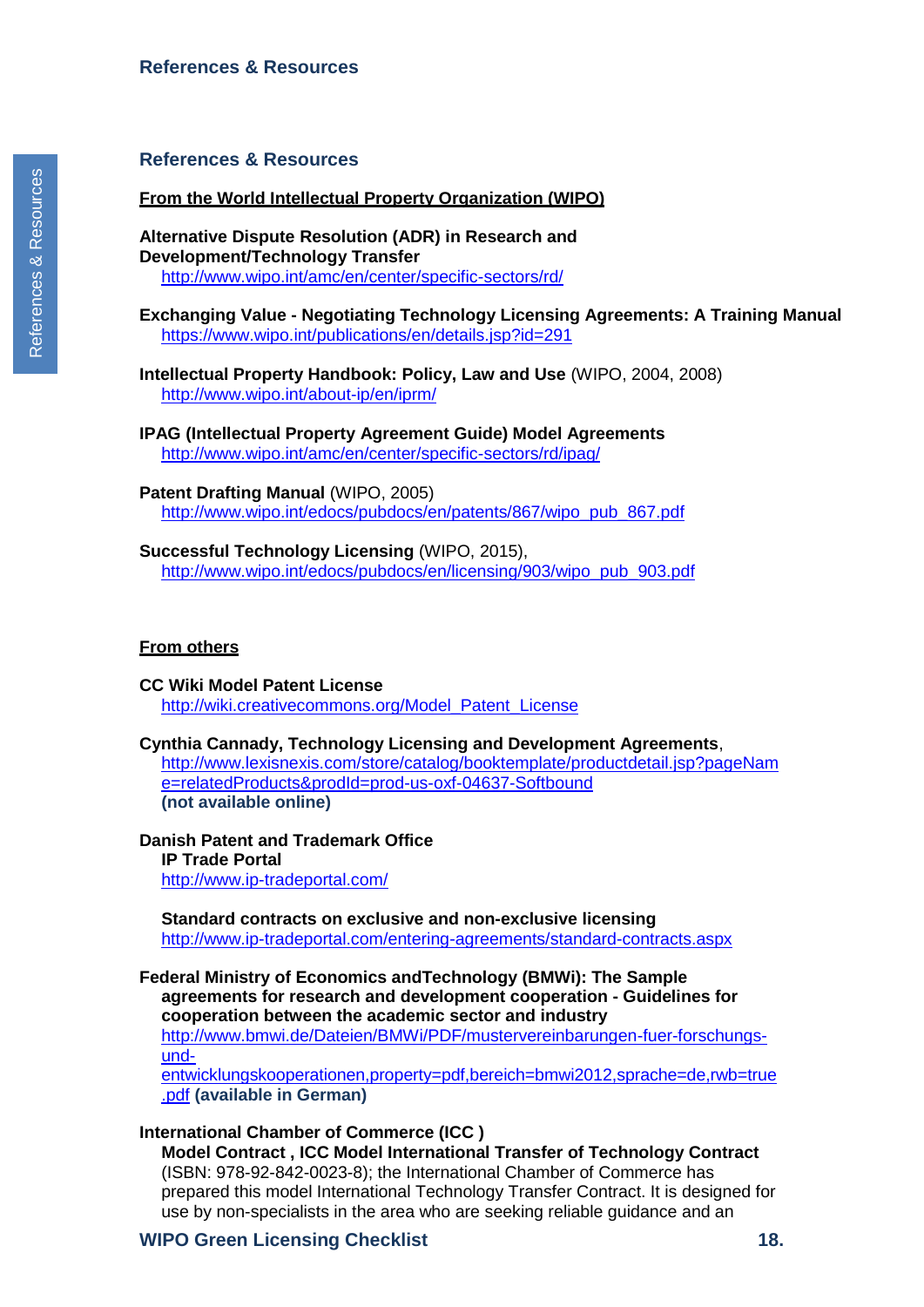# **References & Resources**

### adaptable contractual framework

[http://www.iccwbo.org/products-and-services/trade-facilitation/model-contracts-and](http://www.iccwbo.org/products-and-services/trade-facilitation/model-contracts-and-clauses/technology-transfer)[clauses/technology-transfer](http://www.iccwbo.org/products-and-services/trade-facilitation/model-contracts-and-clauses/technology-transfer) **(not available online)**

# **Table of contents**

[http://store.iccwbo.org/content/uploaded/pdf/ICC-Model%20International-Transfer](http://store.iccwbo.org/content/uploaded/pdf/ICC-Model%20International-Transfer-of-Technology-Contract.pdf)[of-Technology-Contract.pdf](http://store.iccwbo.org/content/uploaded/pdf/ICC-Model%20International-Transfer-of-Technology-Contract.pdf)

# **Intellectual Property Office of the United Kingdom**

<https://www.gov.uk/government/organisations/intellectual-property-office>

**IP for universities: guidance, tools and case studies, 27 July 2015**  [https://www.gov.uk/government/collections/ip-for-universities-guidance-tools-and](https://www.gov.uk/government/collections/ip-for-universities-guidance-tools-and-case-studies)[case-studies](https://www.gov.uk/government/collections/ip-for-universities-guidance-tools-and-case-studies)

**The Lambert toolkit is for universities and companies that wish to undertake collaborative research projects with each other.**  <https://www.gov.uk/guidance/lambert-toolkit>

# **IP Handbook of Best Practices**

<http://www.iphandbook.org/index.html>

# **IP Handbook Checklist**

Prepared for agriculture, but can easily be developed into a generic list with special annotations in future that are specific to agriculture, climate tech, health, etc.

<http://www.iphandbook.org/handbook/ch11/p11/>

# **Sample Agreements**

<http://www.iphandbook.org/handbook/resources/Agreements/>

# **Onecle Inc. Business Contracts**

<http://www.onecle.com/>

# **License Agreements**

<http://contracts.onecle.com/type/32.shtml>

### **United Nations Industrial Development Organization (UNIDO) Basic Cooperation Agreement**

[http://www.unido.org/fileadmin/media/documents/pdf/Legal/Basic\\_Legal\\_Docume](http://www.unido.org/fileadmin/media/documents/pdf/Legal/Basic_Legal_Documents_of_UNIDO/Model_Agreements/govt_and_unido/Basic%20Cooperation%20Agreement%20-%20E.pdf) [nts\\_of\\_UNIDO/Model\\_Agreements/govt\\_and\\_unido/Basic%20Cooperation%20Ag](http://www.unido.org/fileadmin/media/documents/pdf/Legal/Basic_Legal_Documents_of_UNIDO/Model_Agreements/govt_and_unido/Basic%20Cooperation%20Agreement%20-%20E.pdf) [reement%20-%20E.pdf](http://www.unido.org/fileadmin/media/documents/pdf/Legal/Basic_Legal_Documents_of_UNIDO/Model_Agreements/govt_and_unido/Basic%20Cooperation%20Agreement%20-%20E.pdf)

# **Checklist, Manual on Technology Transfer Negotiations**

(ISBN: 92-1-106302-7) Manual dealing with role of technology transfer in achieving competitiveness, technology market, intellectual property protection, and success factors in technology transfer; comprises modules covering stages of acquisition process, searching for technology, its evaluation, selection and procurement; negotiation, legal and contractual aspects; complex forms of technology transfer; industrial projects and strategic partnership. [http://legacy.intracen.org/dbms/tirs/TIR\\_Publication\\_EK.Asp?DS=MONOGRAPHS](http://legacy.intracen.org/dbms/tirs/TIR_Publication_EK.Asp?DS=MONOGRAPHS&TY=F&CD=10081&ID=20359) [&TY=F&CD=10081&ID=20359](http://legacy.intracen.org/dbms/tirs/TIR_Publication_EK.Asp?DS=MONOGRAPHS&TY=F&CD=10081&ID=20359) **(not available online)**

**Model Agreements and Arrangements**

<http://www.unido.org/index.php?id=7688>